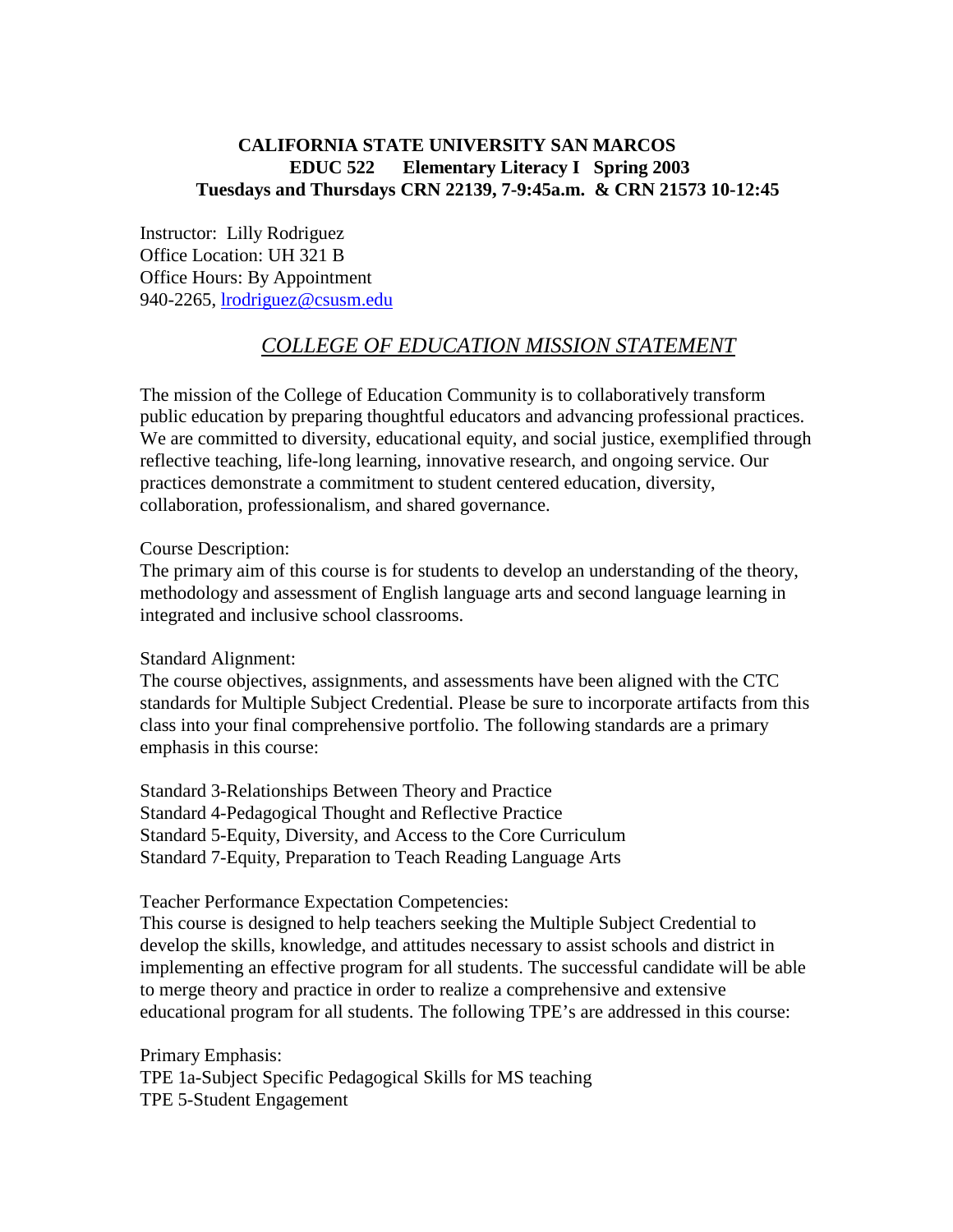TPE 7-Teaching English Language Learners

TPE 8-Lelarning about Students TPE 9-Instructional Planning TPE 10- Instructional Time TPE 11-Social Environment TPE 13-Professional Growth

Secondary Emphasis: TPE 2-Monitoring Student Learning TPE 3-Interpretation and Use of Assessments TPE 4-Making Content Accessible TPE 6-Developmentally Appropriate Teaching Practices TPE 6a-Developmentally Appropriate Practices in Grades K-3 TPE 6b-Developmentally Appropriate Practices in Grades 4-8

### **OBJECTIVES**

### KNOWLEDGE

Students will:

\*gain an understanding of how a first and second language is acquired.

\*gain an understanding of the reading process its relationship to thought, language and learning.

\*gain an understanding of how people learn to read and write in their first and second language.

\*become familiar with current approaches to the teaching of reading and writing and the theoretical bases of such approaches.

\*become familiar with current approaches to the teaching of reading and writing in culturally and linguistically diverse elementary school classrooms.

\*become familiar with current approaches to the teaching of reading and writing to children with special learning needs.

## SKILLS

Students will

\*become sensitive observers of children's language using behaviors.

\*analyze children's reading and writing behavior as a basis for making instructional decisions.

\*translate the results of formal and informal assessment of children's reading and writing behaviors into instructional plans.

\*develop the ability to select appropriate materials and instructional strategies to meet the individual needs of students.

\*learn how to organize the classroom for teaching reading and writing to culturally and linguistically diverse populations.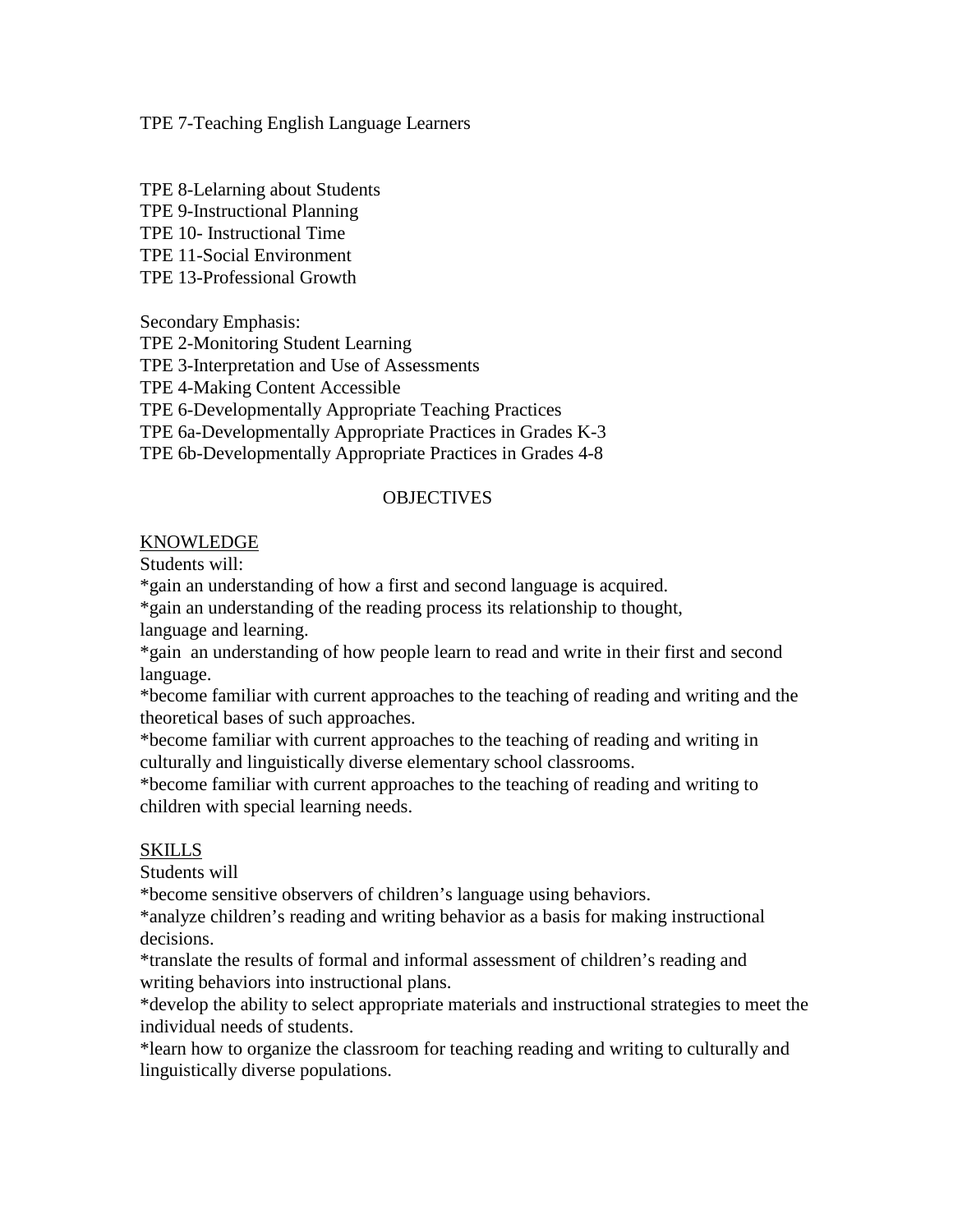### ATTITUDES AND VALUES

Students will

 $\overline{a}$ 

develop an appreciation for the natural language abilities children possess for processing and producing print.

\*develop an appreciation for the need and value of integrating reading and writing into all areas of the curriculum.

\*affirm the importance of a rich environment for developing an effective language arts program.

\*develop a sensitivity to an appreciation for culturally and linguistically diverse learners. \*develop a sensitivity to an appreciation for children with special learning needs.

\*develop a respect for each student, his/her abilities and background and the students' right to instruction that meets his or her individual needs.

### REQUIRED TEXTS

 California Department of Education (2000). Strategic Teaching and Learning. Sacramento, CA.

Choate, J.S. (2000). Successful Inclusive Teaching. 3rd edition. Allyn & Bacon.

Gibbons, P. (1991). Learning to Learn in a Second Language.Heinemann.

Johns, J. (2000). Basic Reading Inventory. Kendall-Hunt.

 Opitz, M.F. (1998). Literacy Instruction for Culturally and Linguistically Diverse Students. IRA.

Piazza, C.L. (2003). Journeys. Prentice Hall.

Tompkins, G.E. (2001). Literacy for the 21st Century. 3rd edition. Prentice Hall.

\*\*\*Literacy Packet (LP) - Customized for EDMS 522 - Please purchase ASAP

\*\*\*Choose one of the following novels for Literature Circles: Flake, S.G (1998). The Skin I'm In. Hyperon. Glenn, M. (2000). Split Image. Harper Tempest. Hernandez, J.Y. (1998). White Bread Competition. Piñata Books Patterson, K. (1977) Bridge to Terabithia. Harper Trophy. Pitts, P. (1998). Racing the Sun. Avon-Camelot Books.

## RECOMMENDED BOOKS

 Day, J.P. (2002). Moving Forward with Literature Circles. Scholastic. Herrell, A.L. (2000). Fifty Strategies for Teaching English Language Learners. Merrill. Rethinking Schools. (1994). Rethinking Our Classrooms: Teaching for Equity and Social Justice. 1st edition. Rethinking Schools, Inc.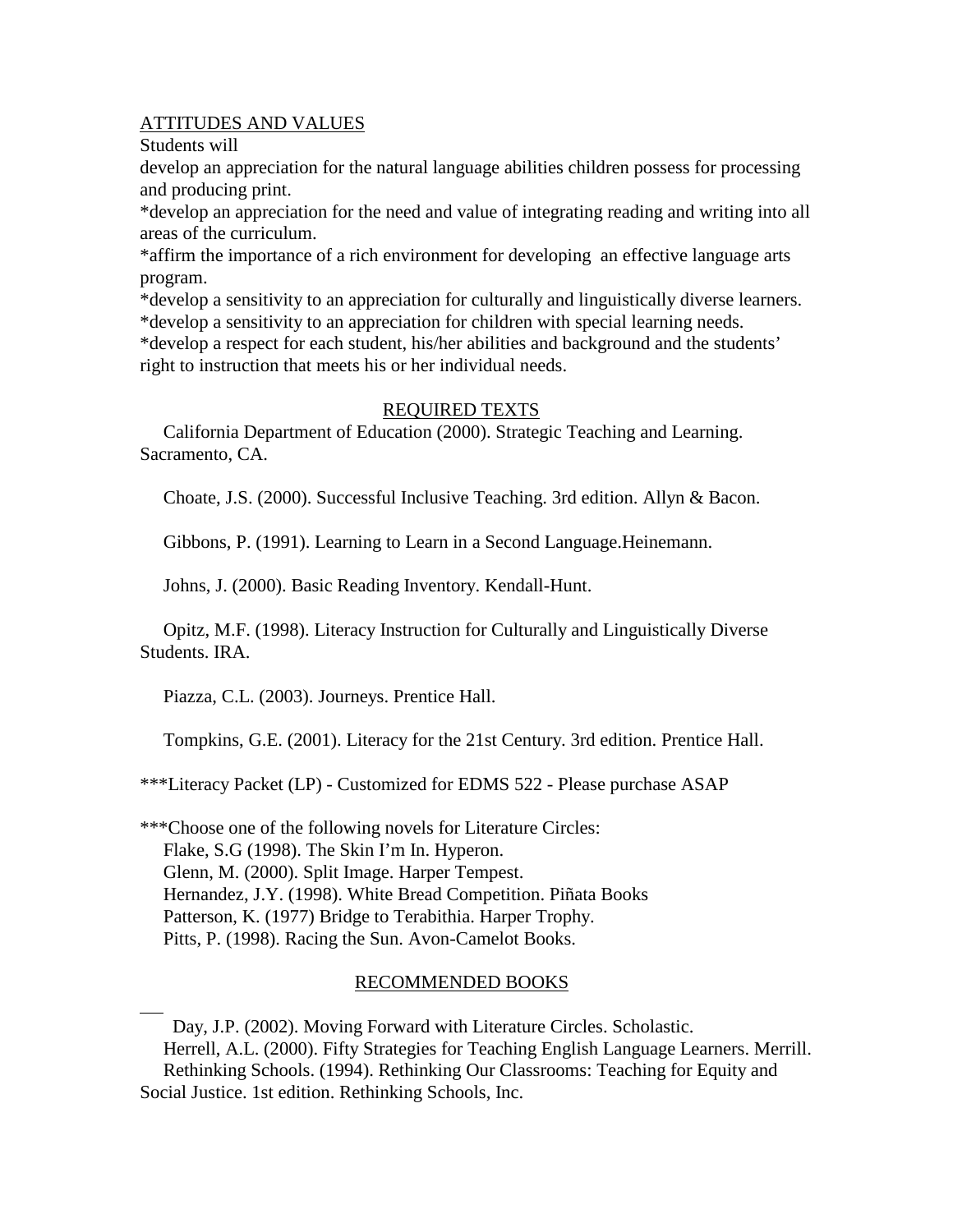#### Scholastic.

Wilheim, J.D. (2002). Action Strategies for Deepening Comprehension. Scholastic.

#### COURSE REQUIREMENTS

Attendance Policy:

Due to the dynamic and interactive nature of EDMS 522, all students are expected to attend all classes and participate in all activities. A passing grade will not be issued for students who do not attend 80% or more of the class sessions. You cannot receive an "A" if you miss more than two classes or are late (or leave early) for more than three sessions. You cannot receive a "B" if you miss more than three classes. This is based on an attendance policy adopted by the faculty in the College of Education at CSUSM. **All assignments are due on the dates indicated. Assignments not handed-in on due date will lose 10% of earned credit per day.** Assignments should be typed and doublespaced, (except for the reflective journal). Should the student have extenuating circumstances, s/he should contact the instructor as soon as possible.

- 10 points Professional Participation
- 100 points Reflective Journal (A total of 32 readings  $\omega$  3 pts. ea. and unit outline = 4
- 30 points Case Study
- 20 points Literature Unit w/SDAIE or ELD and Critical Thinking components
- 10 points An Equity and Social Justice Lesson Presentation (Lit. part of your Unit)
- 10 points Literature Circles Project (LC Final)
- 10 points Literary Essay (LC Final)
- 10 points RICA notebook (part II)

#### GRADING SCALE BASED ON PERCENTAGE

| $96-100=A$      | $90-95=A-$ |                             |
|-----------------|------------|-----------------------------|
| 87-89=B+        |            | $83 - 86 = B$ $80 - 82 = B$ |
| $77 - 79 = C +$ |            | $73 - 76 = C$ $70 - 72 = C$ |

#### ASSIGNMENTS

#### **Professional Participation (10 points)**

All students are expected to participate in class activities and demonstrate reflective learning. It is important that students are well prepared for course sessions by completing the readings and assignments scheduled before the class meeting. The nature of this class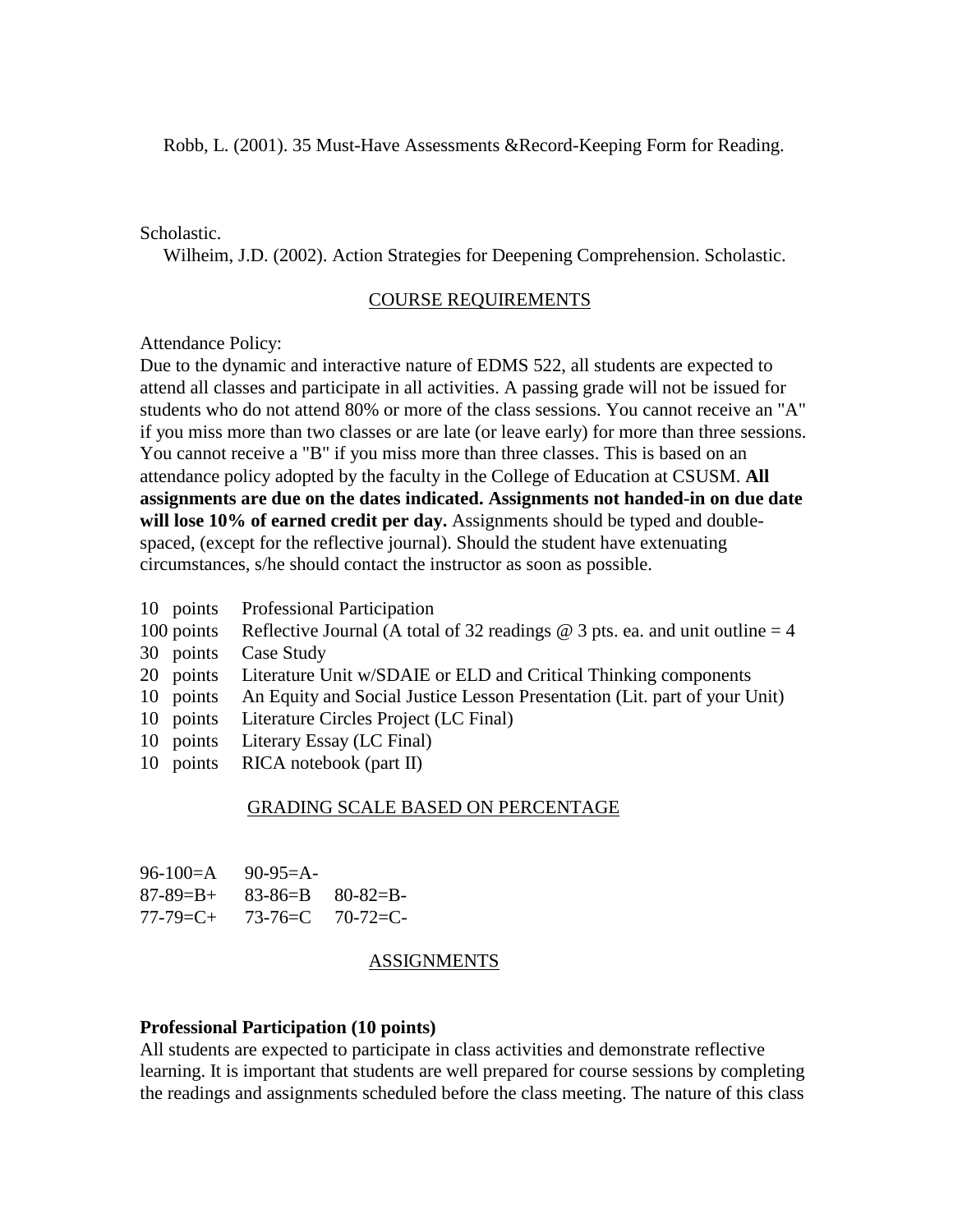relies heavily on classroom dialogue. You will be asked to participate in a variety of group activities, all which will have direct applicability to your teaching in the classroom. You are expected to provide constructive criticism (or evaluations); be an attentive listener, on task group participant and collaborator; and to relate discussions to the readings and your own experiences. You will self-evaluate as well as be evaluated by your group and the instructor for points in this area. Group discussions, activities and journal dialoguing during Literature Circles or Learning Circles will be calculated into your aptitude/participation grade. **Please do not bring outside work to class and make sure to turn off your cellular phone before coming to class.**

#### **Reflective Journal (100 points)**

"Practice without reflection on it is not practice at all," state educational researchers about the role of reflection in professional development. Reflecting is part of being human. It is crucial in the development of the self. It is empowering. Socrates, the Greek scholar, understood that in order to have an effect on the world. One must know the self first as his adage implies, "The unexamined life is not worth living." His urgent message that self-knowledge leads to self-empowerment has influenced the work of critical scholars and social psychologists such as Dewey, Freire, and Vygotsky to name a few.

You will use the readings assigned before each class meeting, group and classroom dialogue, and classrooms activities as springboards for your thoughts, ideas and opinions. Reflective thinking is manifested when the individual's ideas and opinions go beyond the discussions and activities that were played, and the texts that were read in and outside of class. Entries from literature circles must also be included in the journal and responses to four quick writes, or pop quizzes. You will write a response using the format presented in class by the instructor (we might use various formats for your responses). **Journals will be collected four times throughout the course - no exceptions (see course calendar).**

### **Case Study (30 points)**

You will be scaffold throughout the course to assess, diagnose data and plan instruction for a struggling reader and writer. **Please see the information in your CASE STUDY packet.** This project is an extension of your previous "Mini Case Study" and "Analysis of Reading Patterns" assignments. Explain the assessment project to your master teacher and ask him/her to help you identify a student who is having difficulties in either literacy or content area reading. Discuss possible times for giving a reading interview and taking a running record and possibly other assessments. You might want to develop a time line to plan enough time during your student teaching to complete the sections due throughout the course calendar. You will need to obtain written parental permission to work with this student (forms included in the CASE STUDY packet). \*\*\*Note: Dr. Quiocho's web site is a valuable resource to access guides for assessing primary and intermediate students, instruction for second language learners, reading instruction portfolio and RICA preparation. The address is http://www.csusm.edu/Quiocho. **Three Drafts (CS is "chunked" into five sections- one draft for each section) are due before the final of Case Study- it is imperative that you turn in your drafts on due dates. You also need to turn these in with your final for the total points. Drafts also need to be typed, ds.**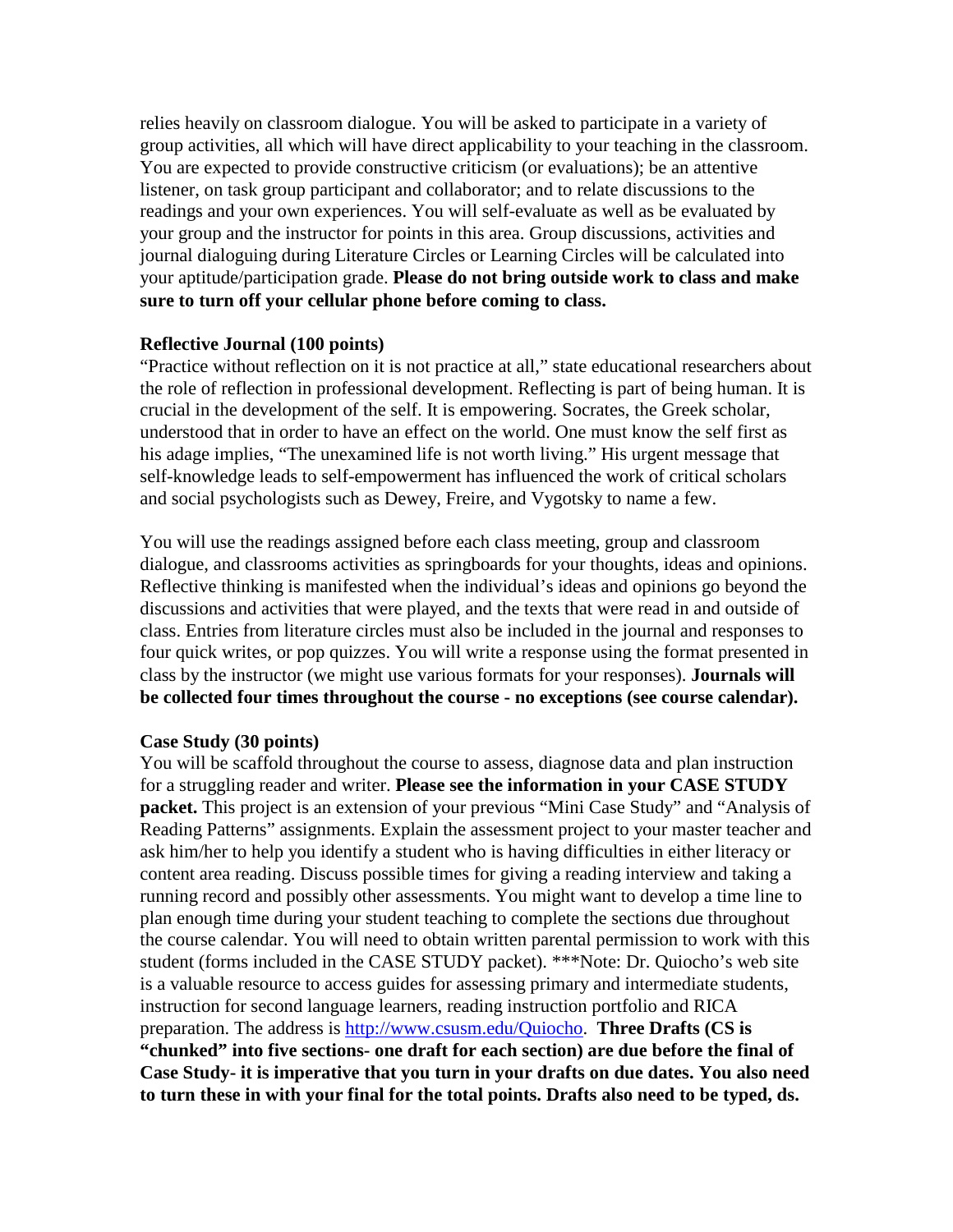**Literature Unit w/SDAIE or ELD and Critical Reading Components (20 points)** In groups, you will plan and design a literature unit with a SDAIE (scaffolds) or ELD (language development) component, and a literacy component that address a social justice issues(s). We will study literacy response and critical reading that leads to self-awareness, critical reflection, and conflict resolution or making decisions. Use the following tenets as your guide to the SDAIE/ELD component of your project. If you choose to do SDAIE, you must also develop a content area component i.e. Social Studies/History/Science/ or Math that will complement your literacy instruction. If you choose ELD, you must develop a component that will develop language and also complement your literacy instruction **-it should not be a watered-down component of your literacy instruction!**

Discuss in your paper the eight tenets of effective practice for English Language Learners developed by the Freeman's. Show examples of each in your paper - show the "how to":

- 1) Is curriculum organized around "big" questions? What is the theme and issues?
- 2) Are students involved in authentic reading and writing experiences?
- 3) Is there an attempt to draw on student background knowledge and interests?
- 4) Is the content meaningful? Does it serve a purpose for the learners?
- 5) Do students have opportunities to work collaboratively?
- 6) Do students read and write as well as speak and listen during their learning experiences?
- 7) Are students' primary languages and cultures valued, supported, and developed?
- 8) Are students involved in activities that build their self-esteem and provide them with opportunities to succeed?

## **The Literacy Lesson with a Social Justice Component follows:**

The literacy lesson with a social justice component will help students think critically. You will engage in literature circles or Learning Circles in class. You will read a short novel (intermediate student level), reflect on the issues presented by the facilitator and write your thoughts in your reflective journal. You will also be scaffold on how to design literature circles and implement literacy response within a literature unit. The unit will contain some of the same elements. You first select short stories or novels that address the same social issues (or with a different perspective), and think of a theme for your unit of study. It must complement another subject content i.e., SS/history, etc if your are doing SDAIE and a component of study for ELD. You will choose 1-2 literary response standards, 2-3 reading and writing standards, 1-2 speaking standards, 2-3 subject area standards and 1-2 ELD standards for each area: speaking/reading/writing to guide your objectives. You will also include a discussion of the social issue(s) and why it is important to have students reflect critically about these issues. **You must address the needs of diverse learners. You can use the following questions as a guide to meet the above standards:**

1) How will you scaffold or make provisions for ELLs during the lessons?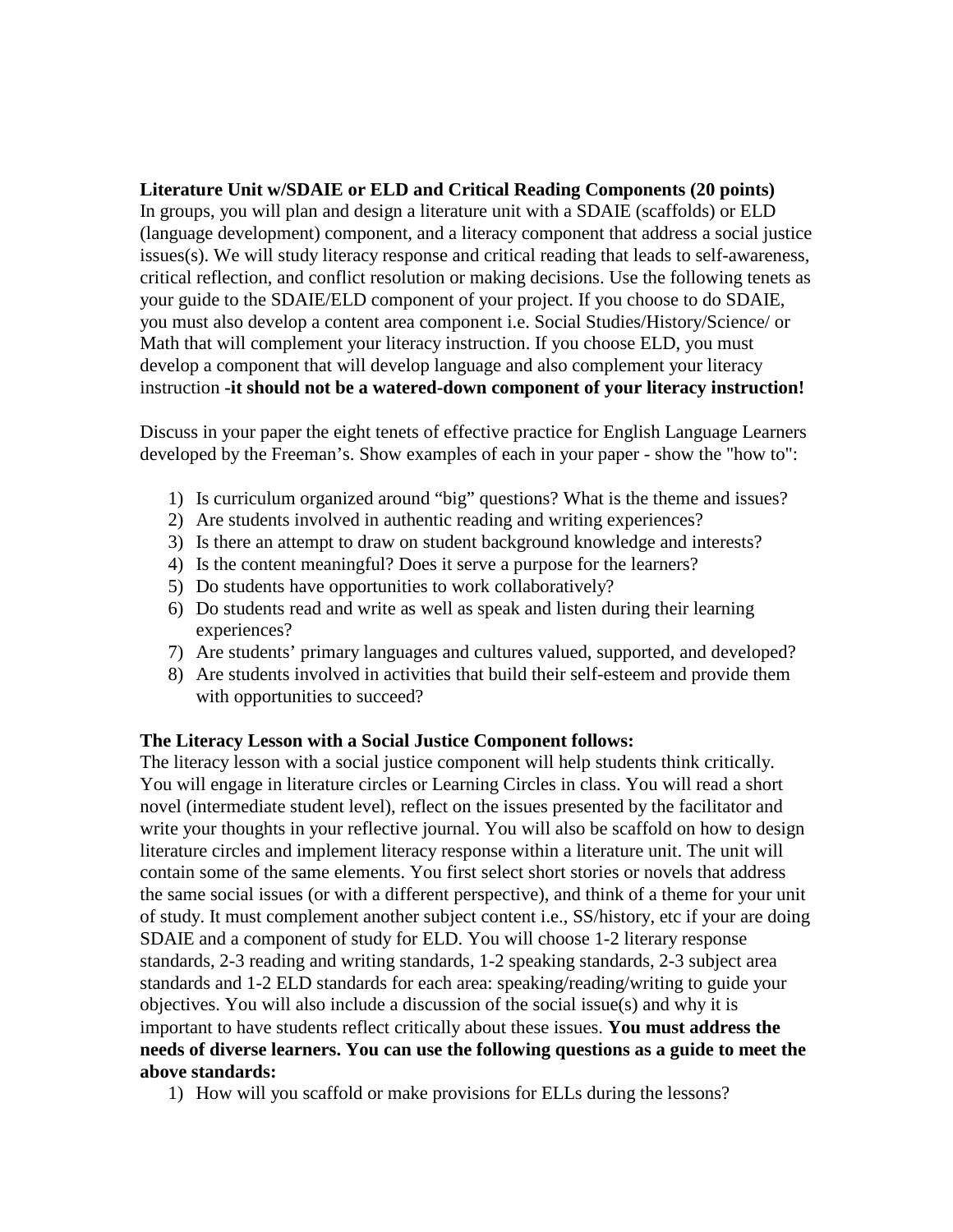- 2) Will you meet with students individually or in a small group while other students work independently? (Think about above grade level students as well)
- 3) How are you going to meet all the learning modalities of your students?
- 4) What accommodations will you provide for students who need additional help?
- 5) How will the lessons, or materials used, develop self-awareness and critical reflection?
- 6) Do the issues and how they are presented reflect the target students' thinking and emotional maturity? Are you presenting diverse perspectives of an issue and allowing students to think for themselves? Do they have enough information to make appropriate decisions about the issues?
- 7) How will you make sure all students have access to the unit's main ideas? In other words, what additional scaffolding or strategy teaching will you provide for students' reading below and above the target language level?
- 8) How will you develop language for all students?
- 9) How will you use primary language to build second language?
- 10) How will you incorporate students' live experiences and perspectives to develop critical reflection of the self and others?
- 11) How do the units (Literacy and SDAIE/ELD) lend themselves to performancebased assessment of specific skills and concepts? Include assessment tools in an Appendix (and any other literature scaffolds).

## **Your Literature Unit must have evidence of all of the above - The questions will be used as the criteria for grading your unit.**

## **Do the following two formats for the critical thinking component:**

### **Critical Teaching (Taba)**

- 1) First Step: What were the issues or conflict in the story?
- 2) Second Step: Reasons, feelings, support (What is going on with the characters?)
- 3) Third Step: Alternative Solutions, consequences and support (conflict resolution).
- 4) Fourth Step: Selected solutions, support, long-range consequences (best solution).
- 5) Fifth Step: Personal connection/bridging (similar situational-real life).
- 6) Sixth Step: Evaluation of solution and support
- 7) Seventh Step: Conclusion and generalization

### **Alma Flor Ada's Creative Reading Methodology**

- 1) Descriptive Phase: What is this all about?
- 2) Personal Interpretive Phase: How does this affect me?
- 3) Critical/Multicultural Phase: How does this affect others?
- 4) Creative Transformative Phase: What actions/options can I now create?

## **Equity and Social Justice Lesson Presentation (10 points)**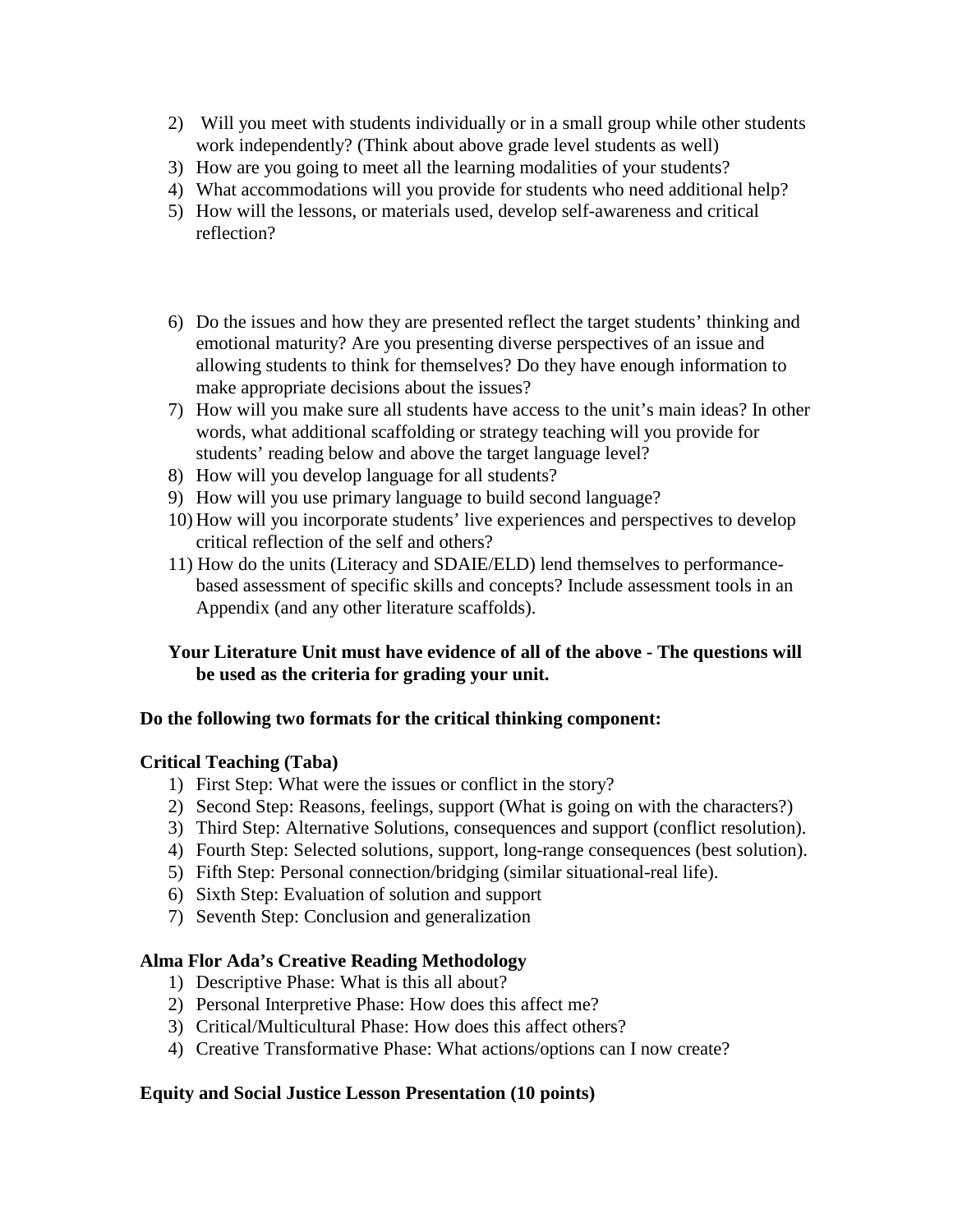Your group will present the lesson of your choice (either Taba or Flor Ada's lesson) that is the literacy component of your unit. You will lead the class in a 20-25 minute critical dialogue as you facilitate their thinking of the issue(s). You need to use materials such as graphic organizers, literature scaffolds (such as prepared questions, quick writes or outlines (cloze activity)) and a summary of each text that is required reading for the unit to facilitate student learning and participation. Peruse LP articles, classroom readings and other texts for support and ideas. You will also turn in a group evaluation and receive a whole group evaluation as well as the instructor's evaluation for this grade.

## **Learning Circles Project/Presentation (10 points)**

As a group, you will develop a project (no paper-pencil) that symbolizes the issue(s) the character in your group had to face and/or how s/he resolved it (or if s/he ever did). Or the project can reveal what the character was feeling, going through, etc. You don't need to summarize, remember, we will all be aware of your book's theme and issues. Don't just show us the character's inner turmoil or perspective, let us experience it through your project! All the groups will present at the end of our Learning Circles Unit (see calendar). You will self-evaluate, receive a class evaluation as well as the instructor's evaluation.

### **Literary Essay (10 points)**

You will turn in an essay answering the issues/questions presented by the facilitator on the previous class meeting. The questions will relate to the theme of our Literature Circles. The quide and rubric will facilitate the writing of the essay. Due on the same day of the LC projects.

### **RICA Notebook Part II (10 points)**

You will continue adding sections to your "Reading/Language Arts Resource Notebook." To review the main objectives of the assignment, first: to demonstrate your learning and And understanding of the reading and language arts. Second, to start building a resource for your own learning. For Part II you will need to complete the following sections: Section 2 : Conducting Ongoing Assessment of Reading Development Section 9: Content Area Literacy

Section 10: Literacy Response and Analysis

Section 11: Relationships among reading, writing and oral language

Each section of the notebook should contain the following:

1) A RICA analysis sheet including what this content area is about, 2 ways of assessing this content area include rationale, and 1 way of teaching it (description and accommodations). Describe the teaching strategy and explain how it supports reading, writing and language development. 2) A lesson observation form. When you begin observing in your classroom, use the field observation form to fill it out as you observe various aspects of language arts. Be able to describe what you see and how your observations are related to reading/writing instruction. 3) A technology-rich assignment that enhances your teaching and student learning. \*\*\*Lesson plans; articles, and any other resources collected within class or student teaching can be included.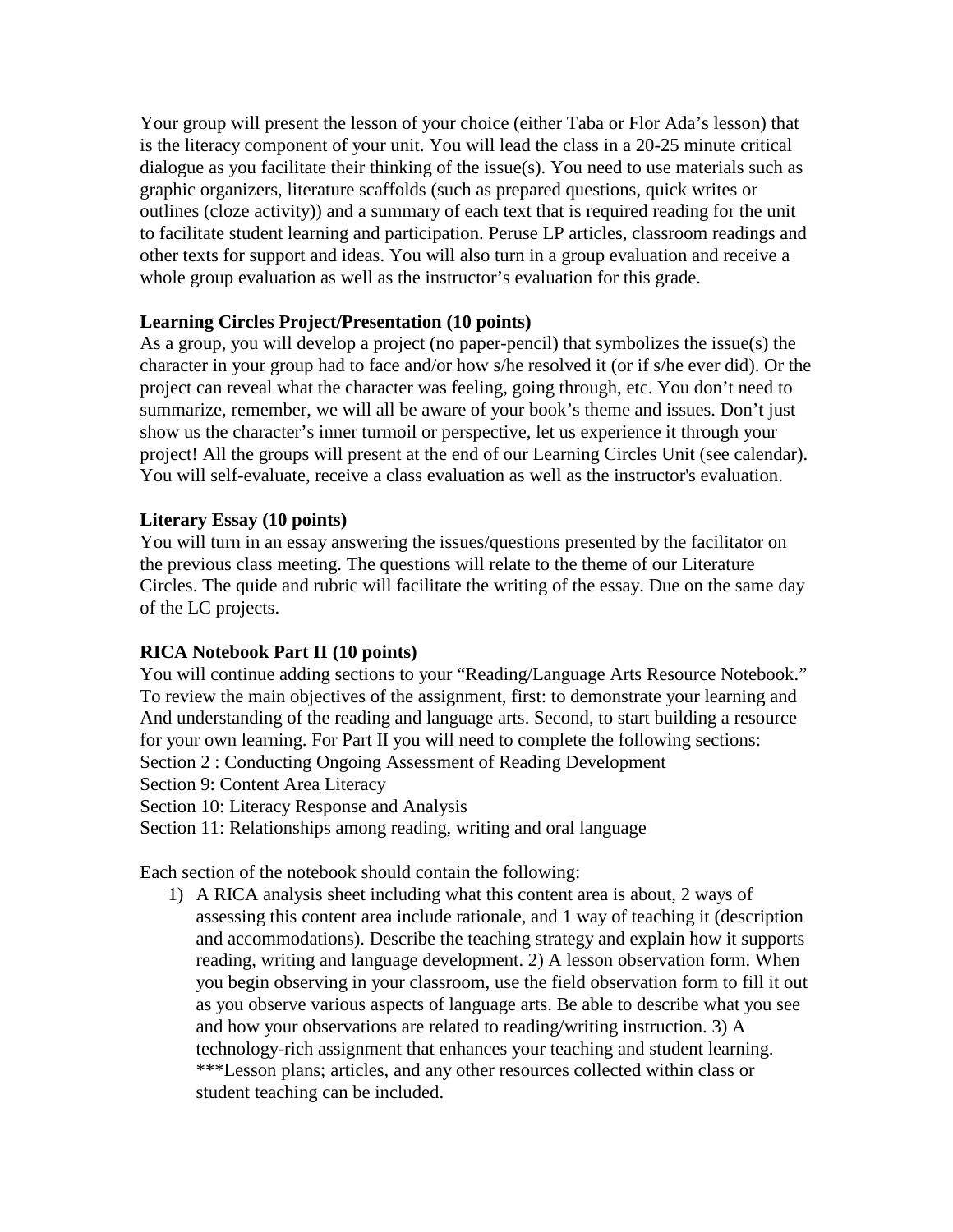# **EDMS 522 - TENTATIVE COURSE OUTLINE**

| Date and<br><b>Assignments</b>           | <b>Topics</b>                                                                | <b>Readings</b>                                                                                                                                |
|------------------------------------------|------------------------------------------------------------------------------|------------------------------------------------------------------------------------------------------------------------------------------------|
| $1/21$ Tues.                             | -Introductions<br><i>*CS Multiple Measures (assessment)</i>                  |                                                                                                                                                |
| $1/23$ Thurs.                            | -Syllabus Overview<br>-Challenging Deficit Theories<br>*Authentic Assessment | -Bring Johns' Book to<br>class and the Opitz book<br>$-LP$ p6<br>-Johns sections $2 & 5$<br>-Choose one: Opitz p64,<br>p71; LP p9, p14, or p20 |
| $1/28$ Tues.                             | -Content Area Reading<br>*Assessment (and ELLs)                              | - <b>Johns</b> sections $3 & 4$<br>-Tompkins pp297-304 $&$<br>pp433-458<br>-Opitz $p122$<br>-Opitz $p130$                                      |
| $1/30$ Thurs.<br>ch.10,                  | -Content Area Reading (SDAIE)                                                | -Choose one: Choates                                                                                                                           |
| <b>Due: CS Draft</b><br>Part I & Journal | *Peer Review of Part I/Analyzing<br>data/**Guest Speaker                     | ch. 11, ch. 12, or ch. 13<br>-Choose one: Opitz p95,<br>p102, p151, p158, p102,<br>p115<br>-LP pp123-135                                       |
| $2/4$ Tues.                              | -Content Area/Vocabulary<br><i><b>*CS Analyzing Data</b></i>                 | $-CA$ Book pp113-134<br>-LP pp166-172 $\&$ pp197-<br>229<br>-Choose one: Opitz p151,<br>p161, p168, p173, p87,<br>or p81                       |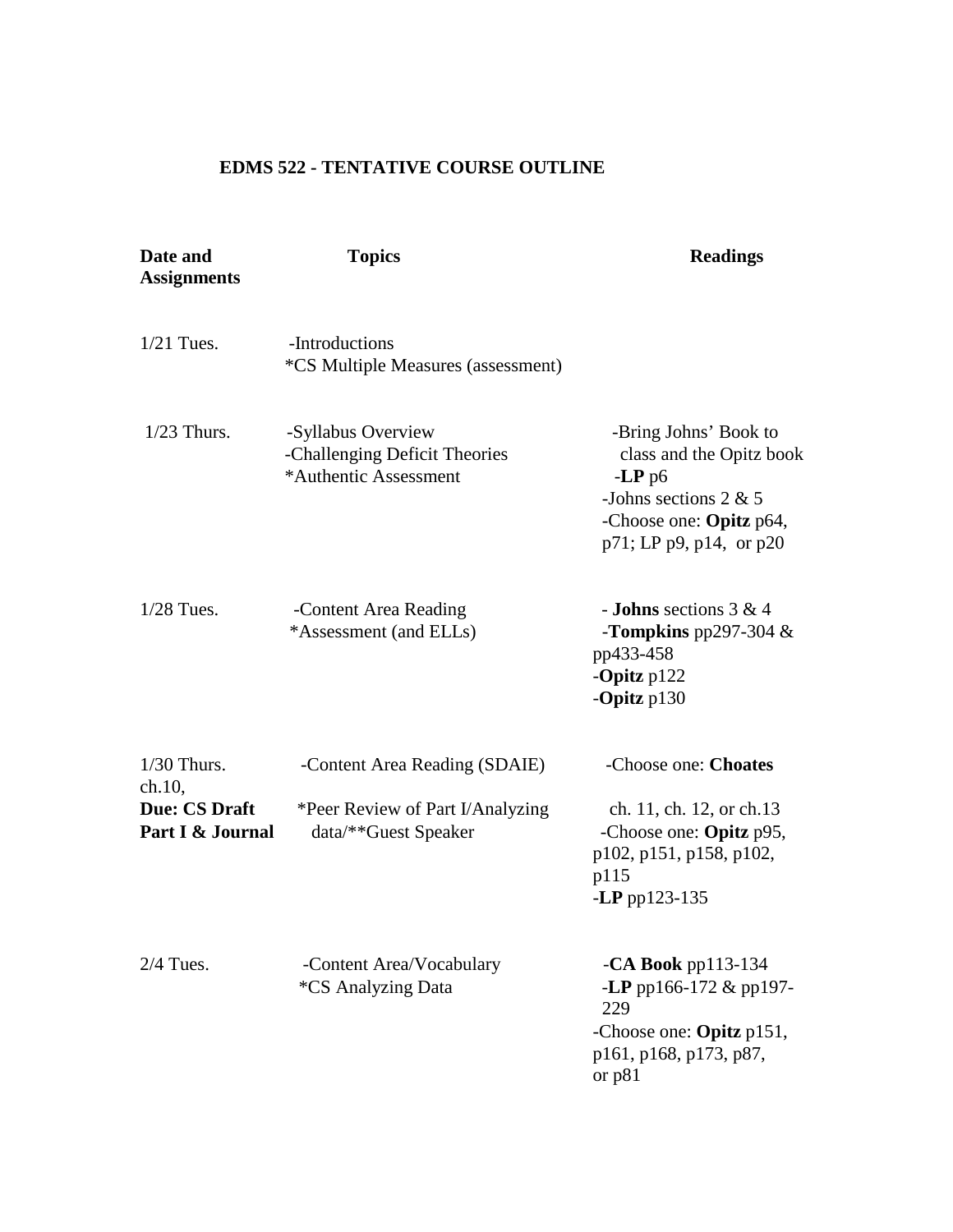| $2/6$ Thurs.                                                          | -Expository Writing<br><i><b>*CS Analyzing Data</b></i>                                                      | -Piazza ch. 6<br>-LP pp147-177 skim info.<br>for next class meeting                                                   |
|-----------------------------------------------------------------------|--------------------------------------------------------------------------------------------------------------|-----------------------------------------------------------------------------------------------------------------------|
| $2/11$ Tues.<br><b>Due: CS Draft</b><br>Part II                       | -Expository Writing (scaffolds)<br>*CS Peer review of part II/<br><b>Teaching Recommendations</b>            | -Gibbons ch. 9                                                                                                        |
| $2/13$ Thurs.<br><b>Due: Journal</b>                                  | -Peer Review of section II<br>-CS Recommendations (instruction)                                              |                                                                                                                       |
| $2/18$ Tues.                                                          | -Critical Reading Methodologies<br>(Taba & Flor Ada)<br>*CS Recommendations                                  | -Opitz $p184$<br>-Choose one: Opitz p105,<br>p204, p241, p245, p258,<br>or $p264$<br>- <b>Opitz</b> p213 & LP pp85-90 |
| $2/20$ Thurs.                                                         | -Begin Literature Circles Study<br>*CS Recommendations &<br>Presenting data to parents and<br>administrators | $-LP$ pp112-118<br>-Piazza ch. $2 &$ ch. $3$<br>-LP p104-111                                                          |
| $2/25$ Tues.<br>chapters                                              | -Literature Circles - Theme:                                                                                 | -LC Novel                                                                                                             |
|                                                                       | Perspective (Beg.)<br>*CS Peer Review of parts III & IV                                                      | -LP pp24-38<br>-Opitz p198                                                                                            |
| $2/27$ Thurs.<br><b>Due: CS Draft</b><br>Paarts III & IV<br>& Journal | -Literary Response<br>-Process Drama<br>*LC (Middle)                                                         | -LC Novel chapters<br>$-LP$ pp149-164<br>$-LP$ pp91-93                                                                |
| $3/4$ Tues.<br>*Bring favorite                                        | -Literary Response<br>-Poetry                                                                                | -Piazza ch. 5<br>$-LP$ p94-96                                                                                         |
| poem to class                                                         | -Literary Essay                                                                                              | -LC Novel chapters                                                                                                    |